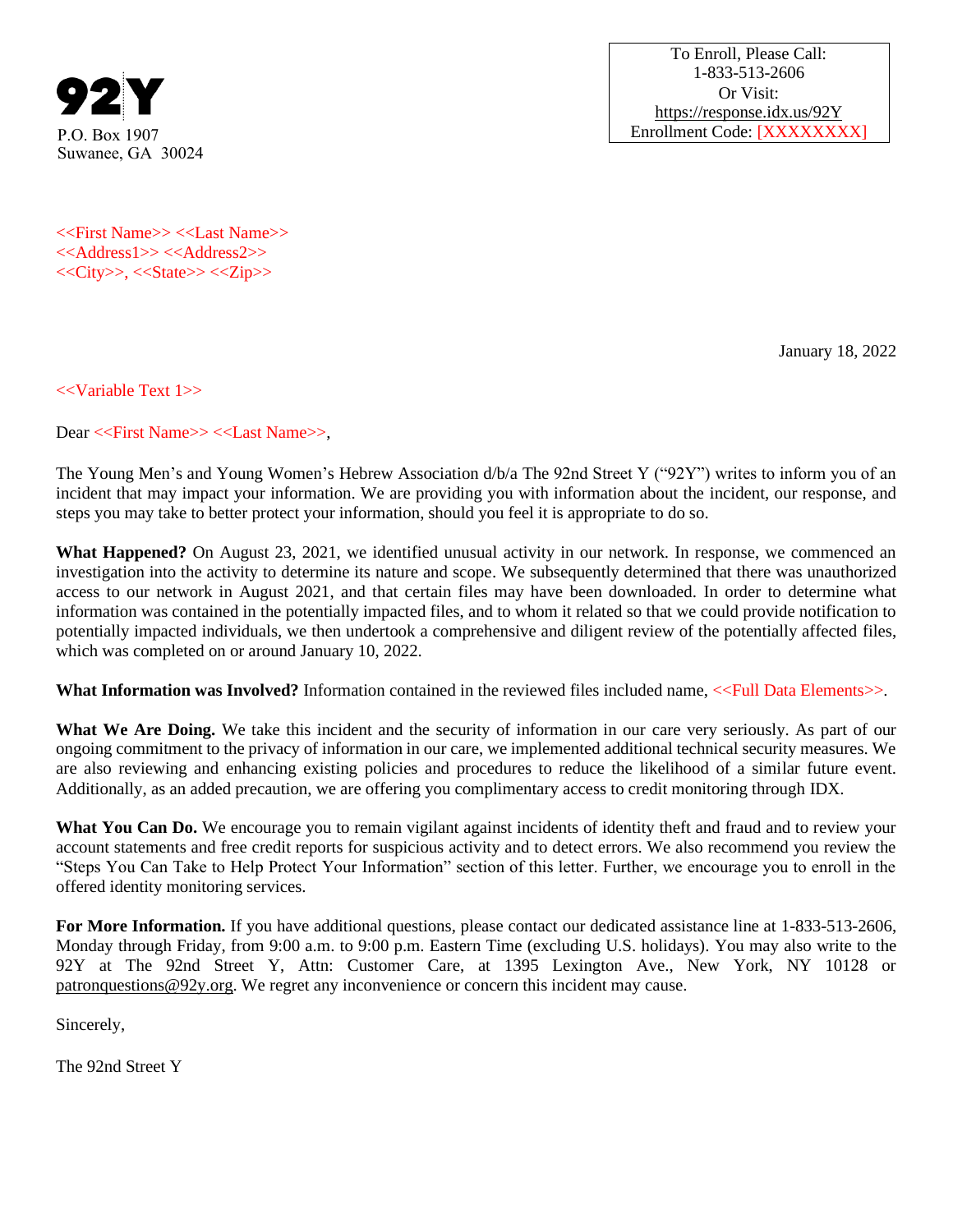## **Steps You Can Take to Help Protect Your Information**

## **Enroll in Monitoring Services**

**Website and Enrollment.** Go to<https://response.idx.us/92Y> and follow the instructions for enrollment using your Enrollment Code provided at the top of the letter. You may also contact IDX with any questions and to enroll in the identity protection services by calling 1-833-513-2606. Please note the deadline to enroll is April 18, 2022.

You must activate the credit monitoring provided as part of your IDX identity protection membership. The monitoring included in the membership must be activated to be effective. Note: You must have established credit and access to a computer and the internet to use this service. If you need assistance, IDX will be able to assist you.

## **Monitor Your Accounts**

Under U.S. law, a consumer is entitled to one free credit report annually from each of the three major credit reporting bureaus, Equifax, Experian, and TransUnion. To order your free credit report, visit www.annualcreditreport.com or call, toll-free, 1-877-322-8228. You may also directly contact the three major credit reporting bureaus listed below to request a free copy of your credit report.

Consumers have the right to place an initial or extended "fraud alert" on a credit file at no cost. An initial fraud alert is a 1 year alert that is placed on a consumer's credit file. Upon seeing a fraud alert display on a consumer's credit file, a business is required to take steps to verify the consumer's identity before extending new credit. If you are a victim of identity theft, you are entitled to an extended fraud alert, which is a fraud alert lasting seven years. Should you wish to place a fraud alert, please contact any one of the three major credit reporting bureaus listed below.

As an alternative to a fraud alert, consumers have the right to place a "credit freeze" on a credit report, which will prohibit a credit bureau from releasing information in the credit report without the consumer's express authorization. The credit freeze is designed to prevent credit, loans, and services from being approved in your name without your consent. However, you should be aware that using a credit freeze to take control over who gets access to the personal and financial information in your credit report may delay, interfere with, or prohibit the timely approval of any subsequent request or application you make regarding a new loan, credit, mortgage, or any other account involving the extension of credit. Pursuant to federal law, you cannot be charged to place or lift a credit freeze on your credit report. To request a security freeze, you may need to provide some or all of the following information:

- 1. Full name (including middle initial as well as Jr., Sr., II, III, etc.);
- 2. Social Security number;
- 3. Date of birth;
- 4. Addresses for the prior two to five years;
- 5. Proof of current address, such as a current utility bill or telephone bill;
- 6. A legible photocopy of a government-issued identification card (state driver's license or ID card, etc.); and
- 7. A copy of either the police report, investigative report, or complaint to a law enforcement agency concerning identity theft if you are a victim of identity theft.

Should you wish to place a credit freeze, please contact the three major credit reporting bureaus listed below:

| Equifax                                  | <b>Experian</b>                | <b>TransUnion</b>                  |
|------------------------------------------|--------------------------------|------------------------------------|
| https://www.equifax.com/personal/credit- |                                | https://www.transunion.com/credit- |
| report-services/                         | https://www.experian.com/help/ | help                               |
| 888-298-0045                             | 1-888-397-3742                 | 833-395-6938                       |
| Equifax Fraud Alert, P.O. Box 105069     | Experian Fraud Alert, P.O. Box | TransUnion Fraud Alert, P.O. Box   |
| Atlanta, GA 30348-5069                   | 9554, Allen, TX 75013          | 2000, Chester, PA 19016            |
| Equifax Credit Freeze, P.O. Box 105788   | Experian Credit Freeze, P.O.   | TransUnion Credit Freeze, P.O.     |
| Atlanta, GA 30348-5788                   | Box 9554, Allen, TX 75013      | Box 160, Woodlyn, PA 19094         |